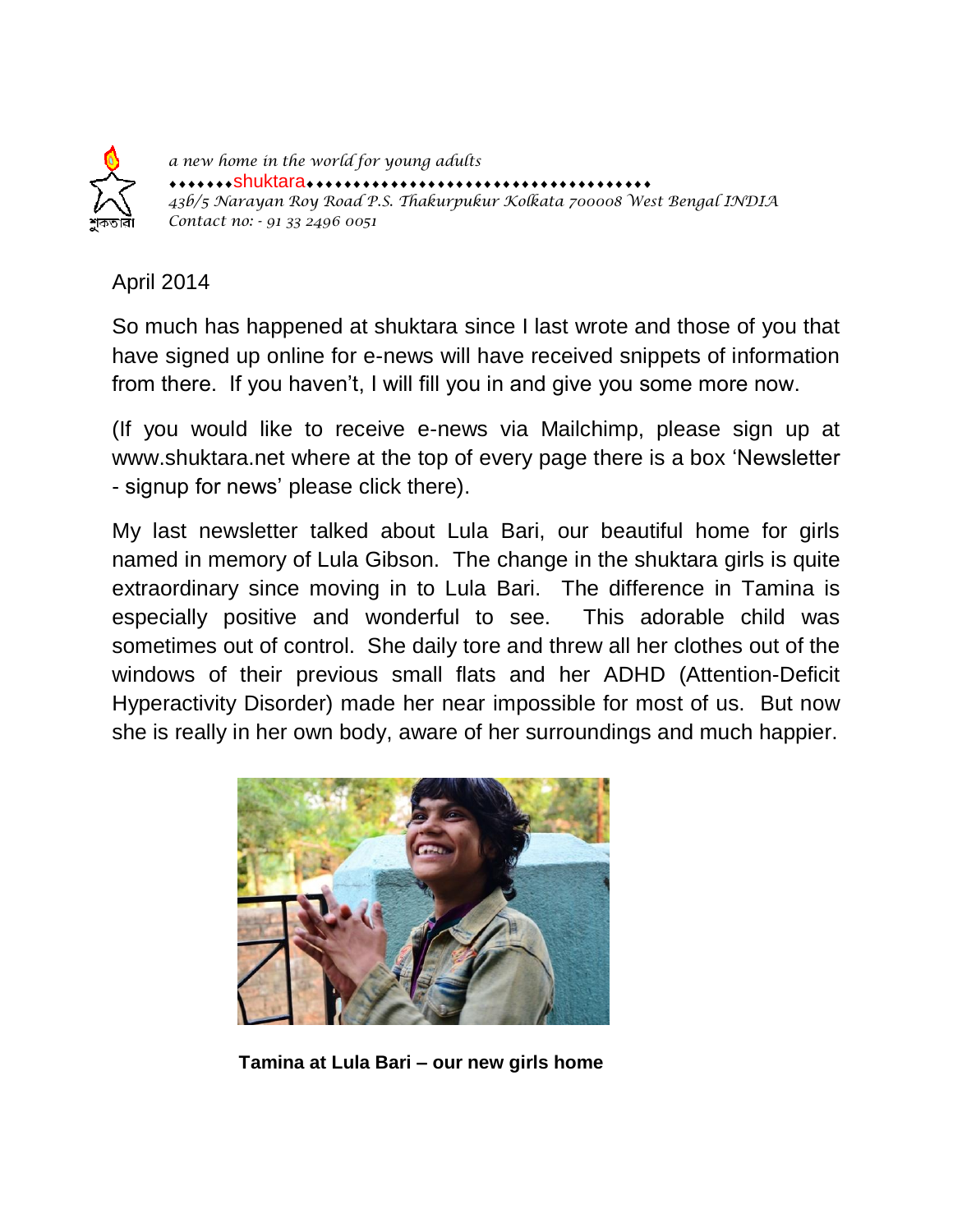Lula Bari works in so many ways and we have already been able to welcome another girl into this lovely little family group. On 10<sup>th</sup> March Pappu was called by Childline India Foundation because they had a girl they were unable to place. Muniya had been abandoned by her mother at Sealdah Train Station and left alone on a platform. She was rescued by CIF and kept in their shelter. For 4 months they tried to place her in a residential home but no one would take her. On 13<sup>th</sup> March, Lula Bari became her home. When she came she was quite quiet and a little bit unsure, obviously very traumatized by her situation, but slowly she has settled with us and is very happy. Pappu has already started proceedings for her to be admitted to REACH school in their Special Education Department, because she really wants to go to school with the other girls.



**Muniya, our new girl outside Lula Bari playing with colour at Holi Festival – photo by Pappu Mishra (chairman of shuktara)**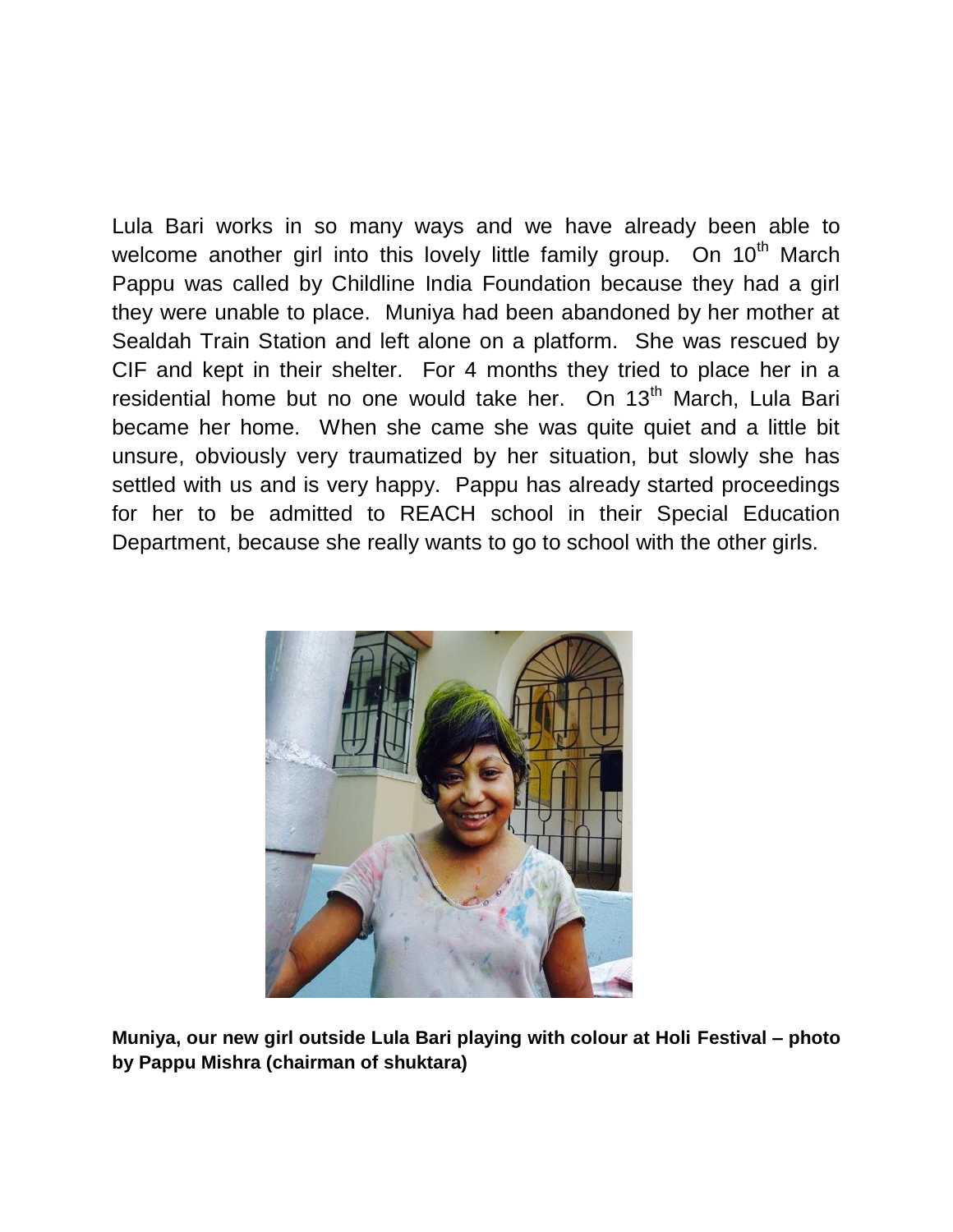As you may already know we were able to give Raja Singh, (who also came from Childline India Foundation), a home back in February. He will also be admitted to REACH in their Deaf Unit. It is wonderful to suddenly have this influx of new life at shuktara because since the inception of Shuktara Cakes Training Centre, during the daytime, the older shuktara boys are out at work, so now we have more children being brought to us it makes the boys house feel alive again, as it was before they started work.



## **Raja Singh our new boy on the roof at the boys house**

Shuktara Cakes is storming ahead with an amazing array of French Patisserie. Our customers come back week after week for financiers, ginger walnut cake, madeleines and an assortment of other wonderful cakes.

It is great to see the older boys who had struggled for so long to get work, so happy in this and with a great future.

Our thanks to Alain Cojean for thinking up and sponsoring this great project.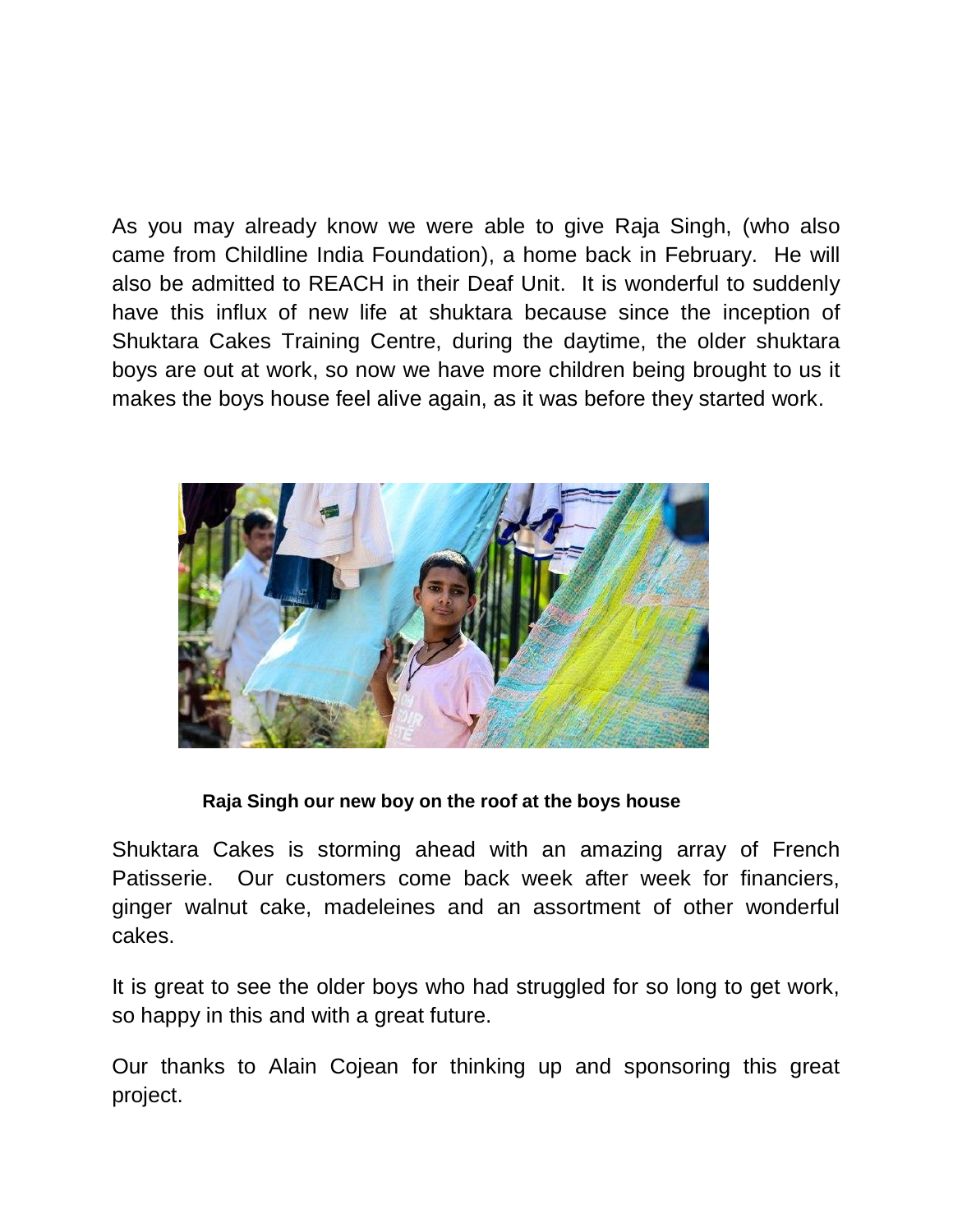To see young men with cerebral palsy like Ashok & Raju working alongside the other boys at Shuktara Cakes is a joy to behold. I particularly love that Sanjay has hired a cycle rickshaw to take Raju & Ashok to work, (as they struggle to walk), and at the end of the month they pay him. They all still need a home at shuktara but this is definitely a step towards their independence if they want it.



**Sanjay taking Raju & Ashok to work at Shuktara Cakes Training Centre on his cycle rickshaw**

With the money that the boys earn at the Training Centre, they have been able to purchase their own steel cupboards to store their belongings and have extra money to do things away from shuktara, like going to the movies at the weekend. Even with this amount of extra cash in their pockets, most of their spare time is still spent around the home. A lot of their friends also have jobs now, so the house is really full on a Sunday afternoon, unless the boys have an order to bake for delivery on Monday!